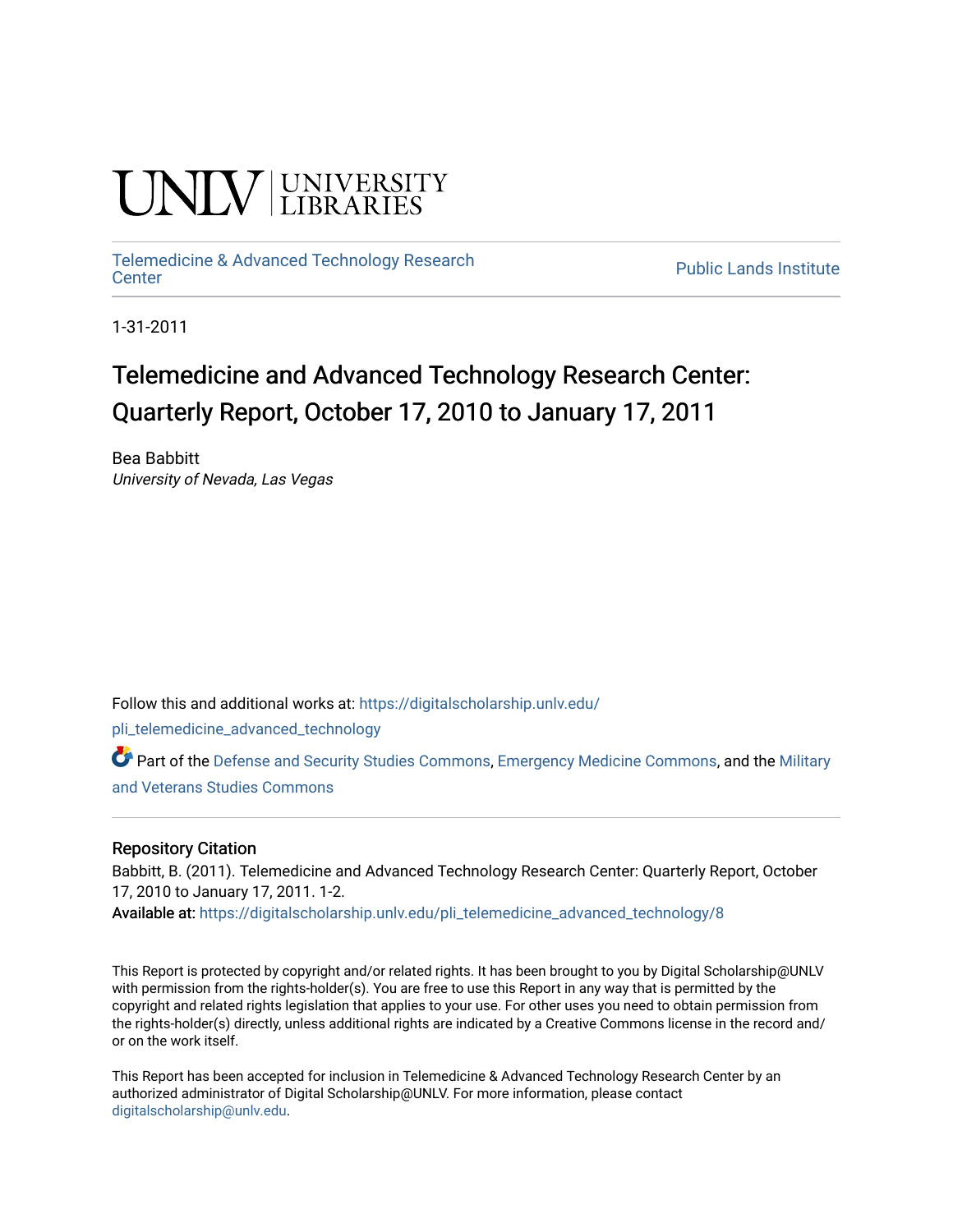#### **Quarterly Report**

- 1. **Contract No:** W81XWH-08-1-0451
- 2. **Report Date**: January 31, 2011
- 3. **Reporting Period**: October 17, 2010 to January 17, 2011
- 4. **Principal Investigator:** Dr. Bea Babbitt
- 5. **Telephone No**: (702) 895-1506
- 6. **Institution**: University of Nevada, Las Vegas –Division of Educational Outreach (UNLVEO).
- 7. **Project Title**: Development of a P.O.I. and a Blended Learning Ecology for use in Combat Lifesaver Skills Training for the Army.

#### 8. **Current Staff with percent of effort**:

The percent of effort of the current project personnel is as follows:

| <b>Name</b>                              | % of Effort<br><b>Development Stage</b> | % of Effort<br><b>Implementation Stage</b> |
|------------------------------------------|-----------------------------------------|--------------------------------------------|
| Principal Investigator (Dr. Bea Babbitt) | 50%                                     | 50%                                        |
| Research Specialist (Dr. Angelina Hill)  | 50%                                     | 50%                                        |
| Dist. Ed. E-Module Design Team           | 80%                                     | 20%                                        |
| Project Assistant (Gordon Louie)         | 50%                                     | 50%                                        |

#### 9. **Contractual Expenditures by Quarter**

To date we have spent a total of **\$567,728.24** as follows

|                           | <b>This Quarter</b> |                |             | <b>Project Cumulative</b> |                |              |
|---------------------------|---------------------|----------------|-------------|---------------------------|----------------|--------------|
|                           | Development         | Implementation | Total       | Development               | Implementation | Total        |
| Personal                  | 11,875.23           | 1,600.00       | 13,475.23   | 163,697.63                | 143,849.89     | 307,547.52   |
| Fringe<br><b>Benefits</b> | 211.56              | 53.60          | 265.16      | 15,641.69                 | 15,853.93      | 31,495.62    |
| Travel                    | ۰                   | ۰              |             | 3,185.55                  | 25,085.28      | 28,270.83    |
| Operations                | 307.73              | ۰              | 307.73      | 17,398.99                 | 38,097.64      | 55,496.63    |
| Indirect<br>Cost          | 5,391.81            | 429.94         | 5,821.75    | 86,967.06                 | 57,950.58      | 144,917.64   |
| <b>Total</b>              | \$17,786.33         | \$2,083.54     | \$19,869.87 | \$286,890.92              | \$280,837.32   | \$567,728.24 |